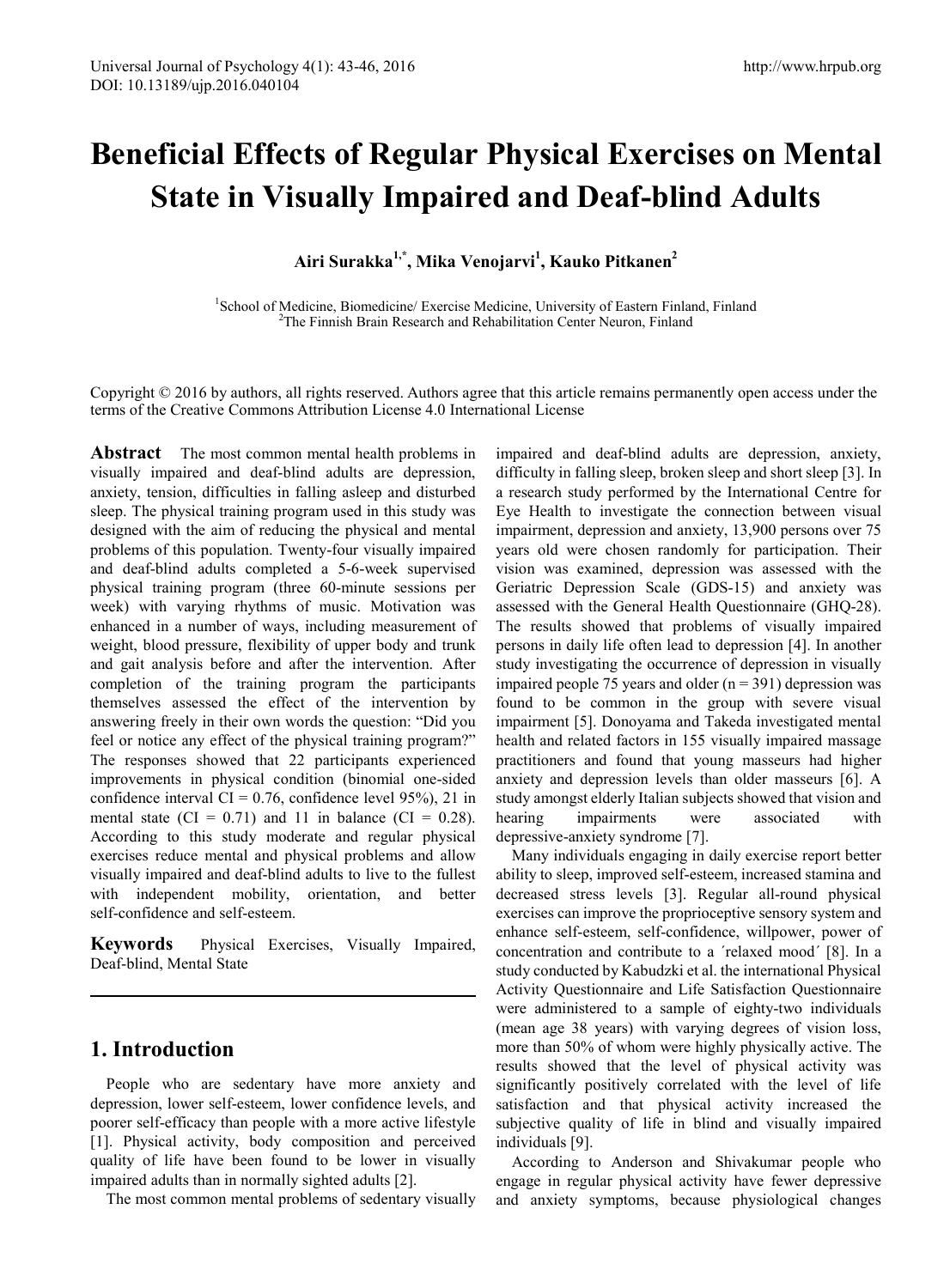enhance synthesis and liberation of neurotrophic factors, cognitive functioning, angiogenesis, neuroplasticity, synaptogenesis, neuroprotection, and endorphin and monoamine production and decrease oxidative stress and cortisol excretion [10]. These positive physiological changes improve mental state, making independent orientation and mobility easier, and thus also improve quality of daily life in visually impaired and deaf-blind adults.

In the present study visually impaired and deaf-blind adults were motivated to perform regular physical exercises in many ways: performance of the physical exercises in small groups, ideal lighting and a low echo level in the gymnasium (important for subjects with hearing aids), special instruction methods, a relaxed atmosphere during training sessions, a specially designed physical training program which would also be easy to perform at home after the intervention, the possibility of always choosing different training music at home, take home instructions in a form suited to each subject to enable continuation of the physical training program after the intervention [11]. To the best of our knowledge, there are no physical exercise programs specially designed for common mental and physical problems of visually impaired and deaf-blind adults. Furthermore there are no intensive physical training interventions including assessments of the effects and no studies of physical interventions for visually impaired and deaf-blind people with special arrangements: transport service to training sessions and home if necessary, lighting, echo level induction loop with two microphones (one in the chest of the instructor and another in front of record player). In addition the instructor was well educated for rehabilitation of visually impaired and deaf-blind people. The instructor knew sight and hearing level of each participant which helped to instruct and communicate with participants. It was important that a group of participants in training sessions was small (6-7 participants) so the instructor was able to see each participant. The training group consisted of visually impaired and deaf-blind participants. The purpose of the study was to arrange the setting and instruction as easy as possible to each participant so that they are able to concentrate on physical exercises only and to investigate the effects of intervention on mental state in visually impaired and deaf-blind adults. Another purpose was to motivate participants to perform regular physical exercises after the intervention.

## **2. Methods**

#### **2.1. Participants**

Twenty-four participants (31-75 years, mean age 53 years, 12 with and 12 without previous physical activity) completed the physical training program. All participants were volunteers from Helsinki University Rehabilitation Clinic. Fifteen participants (13 females and 2 males) were classificated as partially sighted, six participants were

classified as blind (3 females and 3 males). Diagnoses of partially sighted and blind participants were degeneration maculae and dystrophia retinae pigmentosa. Three participants were classified as deaf-blind. Their diagnose was Usher syndrome (dystrophia retinae pigmentosa and sensory neural hearing loss). Sign language was not needed during training sessions in spite of their profound hearing loss because of their strong hearing aids with telephone setting and induction loop with two microphones. A prerequisite for participation in the study was the absence of disabilities or diseases that might prevent effective physical training and completion of the study. In the interview of participants the most important motive for participating in the intervention was "better physical condition", followed in second place by the possibility to participate into an intervention organized specially for visually impaired and deaf-blind people with peers. We think that our small sample of participants results information enough of the effects of physical exercises as a pilot study.

#### **2.2. Procedure**

The physical exercises were performed at moderate intensity (5-6 weeks, three 60-minute sessions per week) and were designed to reduce the most common physical problems in this population: tension in neck and shoulder muscles, balance, coordination and flexibility of upper body and trunk [11]. An important pre-requisite of the physical training program was that it should be easy to perform at home after completion of the intervention. Transportation from home to the gymnasium and back was organized for all subjects needing it. In this way participants were able to concentrate only on performing the physical exercises. Physical training program was performed with changing rhythm of music. It consisted warm-up exercises, eight special exercises with repetitions, stretching exercises and relaxation

#### **2.3. Ways of Motivating**

Motivation for physical exercise was enhanced in several ways. Before the intervention the instructor met each participant individually. She performed measurements such as weight, height and blood pressure and informed the participants at the same time about the benefits of regular physical exercise. The participants had the opportunity to ask questions. After the intervention all participants spent a further two days together during which they performed the exercise program of the study again. The instructor also had a meeting with each subject individually at which she told them and explained their individual results. Each participant was given a printout of the results to take home. At the meeting of all participants the instructor explained the results of the group as a whole and informed them again about the benefits of regular physical exercise as show by the results of other studies.

The physical training program was performed in small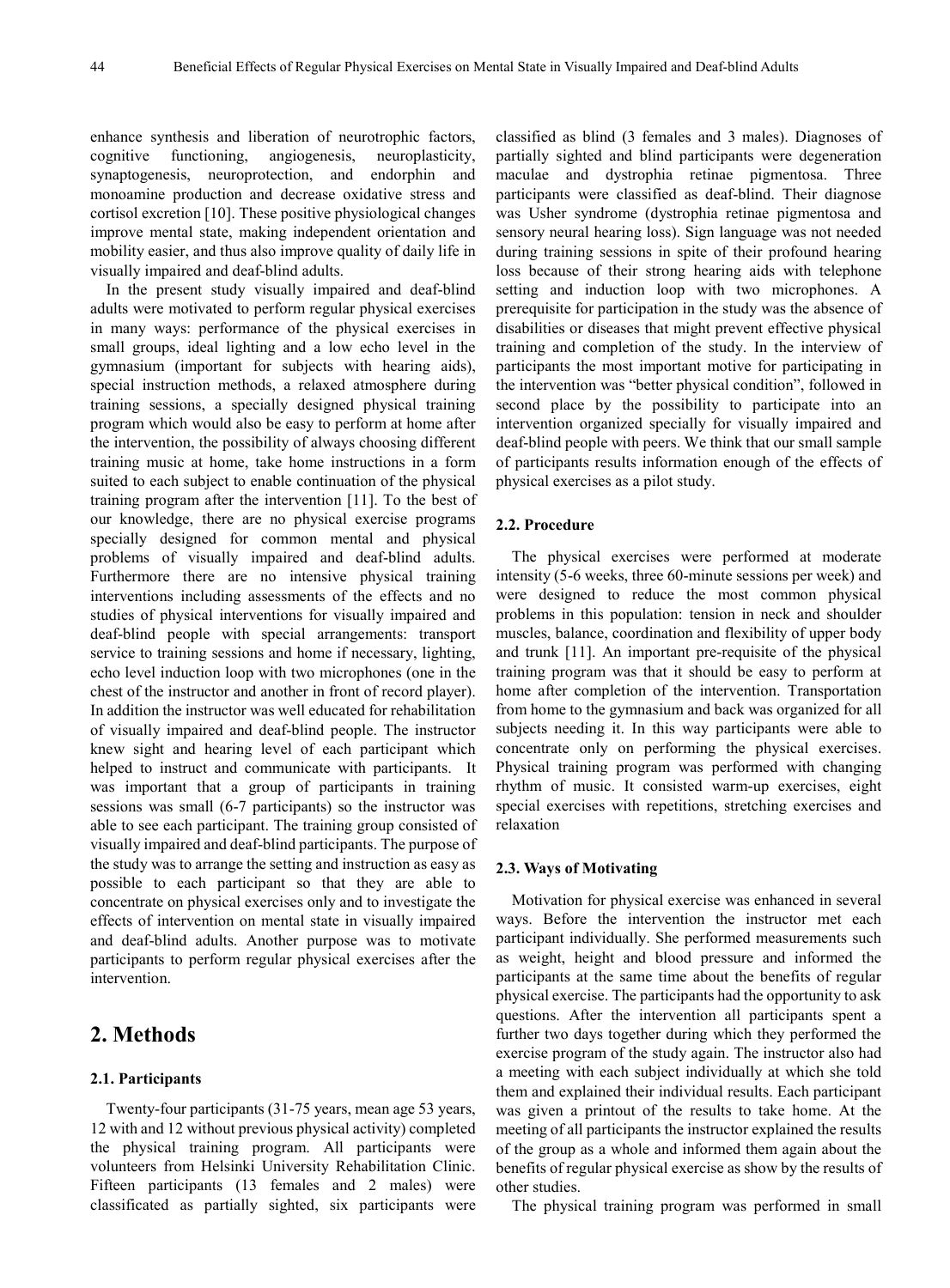groups (6-7 subjects) with changing rhythms of music. In the gymnasium the echo level was designed to be low (important for subjects with hearing aids). The artificial lighting could be diminished or increased in different parts of the gymnasium depending on the visual requirements of the participants. Special instruction methods were used, for example by using descriptive words or describing the direction of movement on the basis of the clock face. Exercises were described verbally and simultaneously demonstrated in good lighting, with the instructor wearing dark clothes and shoes and standing in front of a light wall. Each exercise had its own name which helped to memorize the exercise [11]. All participants exercised inside an induction loop**.** This allowed participants with hearing aids to hear verbal instructions and music without interference from surrounding noise. Motivation was also enhanced through several measurements before and after the intervention, including weight, blood pressure, flexibility of trunk and upper body and gait analysis.

## **3. Results**

We chose a simpler way to assess the mental effect of the physical training program than with the methods commonly in use, for example The Satisfaction With Life Scale (SWLS) [12]. SWLS contains five statements that you may agree or disagree by using the 1-7 scales indicating the agreement with each item. Our group of participants, visually impaired and deaf-blind people, is a special group. We normally sighted people want to see and take your time to consider all options of SWLS at the same time for being able to find the most suitable alternative. Visually impaired and deaf-blind people often need another person to read all multiple choices out loud and in addition some of the participants have difficulties in hearing. Furthermore the life satisfaction statements related to pre- and post-test items are more difficult to assess than assessment of the change in these items related to the intervention.

Therefore after intervention the participants assessed the effect of the intervention by responding freely with their own words to one prompt question: "Did you feel or notice any effect of the physical training program?" The question was presented without any explanation in order to receive spontaneous responses. In this way we found out any unexpected, individual and the most important effects to each subject. Their answers were classified into three groups: physical condition, mental state and balance. The responses showed that 22 of 24 subjects with and without previous physical activities experienced improvements in physical condition (binomial one-sided confidence interval  $CI = 0.76$ with confidence level 95%), 21 subjects in mental state (CI = 0.71) and 11 subjects in balance (CI 0.28).

Individual effects of the intervention were expressed in various ways. For example, two participants reported that dizziness disappeared (= balance improved), while others

actually used the expression: balance improved. Improved physical condition was expressed in different ways, for example, ´my hip is more flexible´, ´my neck and shoulder muscles are more relaxed´, it is easier to walk upstairs´, ´my back is better´, ´I sleep better´. These physical effects also had a positive influence on mental state which was also expressed in different ways, for example, ´the exercises had a bracing effect´, ´my mind feels lighter´, ´I feel lighter, I feel better´. Self-assurance increased, for example after some training sessions one participant asked to be shown where the bus stop was. She wanted to use public transport. She had always come to the training sessions by taxi but now she felt that she was able to use public transport.

All participants were asked by telephone about physical activity three months after the termination of the intervention. Everybody was still performing regular physical activities.

### **4. Discussion and Conclusion**

The current study was designed to motivate visually impaired and deaf-blind participants to perform physical exercises regularly because of their mental, physical and physiological benefits. The participants expected better physical condition as a result of the intervention but it was surprising to find that 21 participants also experienced improvements in mental state. One purpose of the study was to show that physical exercises can be demanding and at the same time enjoyable and fun with varying music. Each participants started exercises from her/his own physical level without stress. The feeling of mastering a demanding exercise program as well as normally sighted persons in spite of visual or hearing-visual impairment improved self-esteem. The physical training program was easy to perform at home in a small room with self-selected music after the intervention. An induction loop is also available at home for hearing aid users. Three months after the intervention all participants were still performing various kinds of regular physical exercises.

Stanton and Reaburn conducted a systematic review of exercise program variables in the treatment of depression. They concluded that supervised aerobic exercises undertaken three times weekly at moderate intensity for a minimum of nine weeks were the most recommendable kind of exercise program in the treatment of depression [14]. Our physical exercise intervention consisted of three supervised 60-minute sessions per week for 5-6 weeks. We thought that this intervention was long enough for participants to feel positive changes in their body and mental state which would motivate them to continue the physical exercises after the intervention. The results showed positive psychological and physical changes which motivated participants to continue physical exercises after the intervention at home and outside the home. According to this study moderate and regular physical exercises reduced the most common mental problems of visually impaired and deaf-blind adults in spite